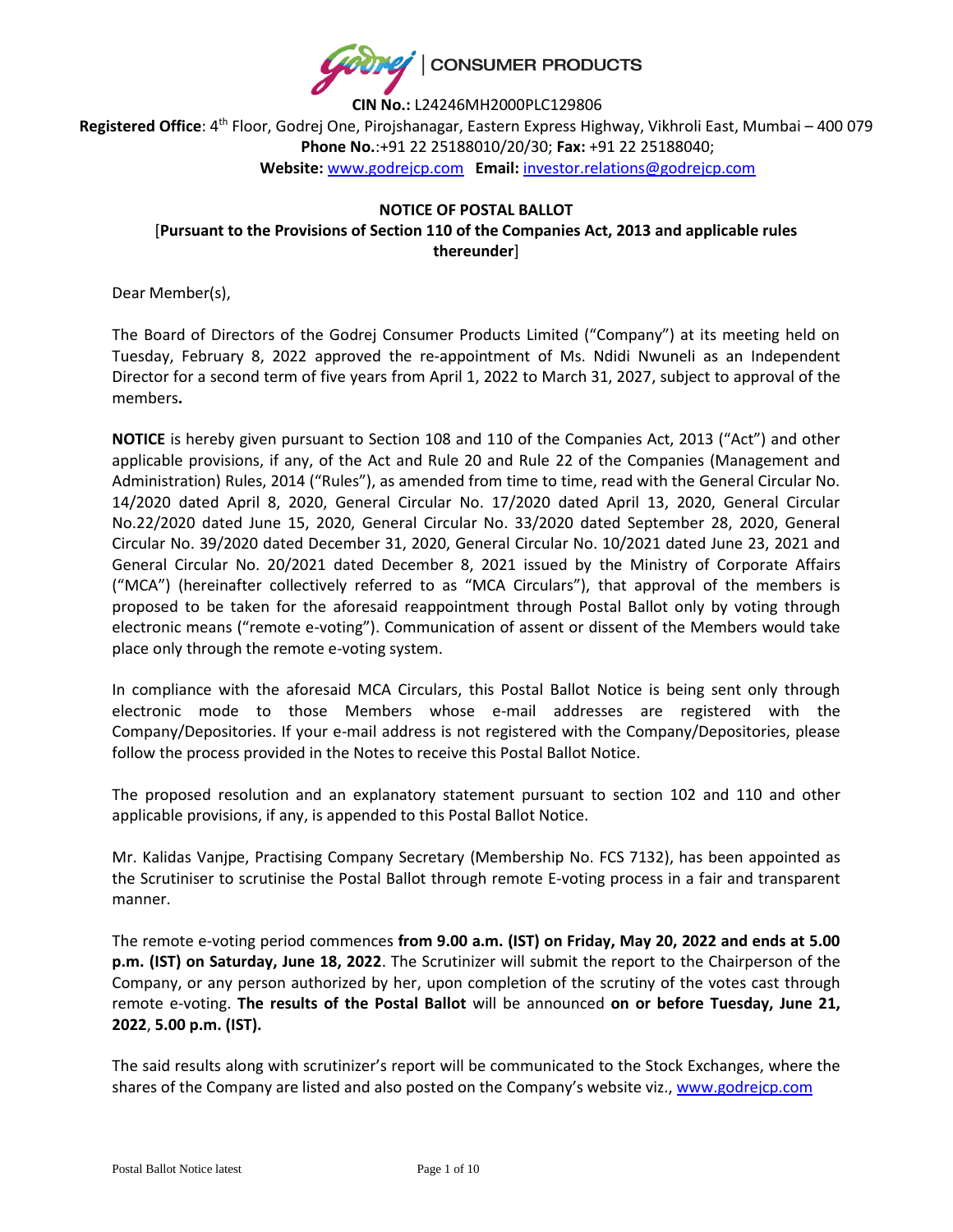#### **PROPOSED RESOLUTION:**

# **1. Re-appointment of Ms. Ndidi Nwuneli as an Independent Director (DIN: 07738574) for a period of five years effective from April 1, 2022.**

To consider and, if thought fit, to pass the following as a **SPECIAL RESOLUTION**:

**"RESOLVED THAT** pursuant to the provisions of Sections 149, 152 read with Schedule IV and other applicable provisions, if any, of the Companies Act, 2013 and any rules made thereunder (including any statutory modifications or re-enactment thereof, for the time being in force) (the "Companies Act") and SEBI (Listing Obligations and Disclosure Requirements) Regulations, 2015 and pursuant to the provisions of the Articles of Association of the Company and subject to such other approvals as may be required, Ms. Ndidi Nwuneli (DIN: 07738574) be and is hereby reappointed as an Independent Director of the Company for a second term of five years commencing from April 1, 2022 till March 31, 2027".

> By Order of the Board, **For Godrej Consumer Products Limited**

**Rahul Botadara Company Secretary & Compliance Officer**

#### **Mumbai, May 17, 2022**

#### **Notes:**

- 1. The relative Explanatory Statement pursuant to Section 102 of the Companies Act, 2013 setting out material facts is annexed herewith.
- 2. The Notice is being sent only through electronic mode to all the members, whose names appear in the Register of Members / Record of Depositories as on **the cut-off date mentioned in Note 7 herein below.**
- 3. Voting rights shall be reckoned on the paid-up value of equity shares registered in the names(s) of members(s) on the cut-off date mentioned in Note 7 herein below**.** A person who is not a member on the cut-off date should treat this notice for information purpose only.
- 4. In compliance of the provisions of Section 108 and 110 of the Companies Act, 2013 and rules made thereunder, the Company is pleased to provide its members the facility to exercise their right to vote on the postal ballot through the Electronic Voting (remote e-voting) Services provided by Link Intime India Private Limited ("LIIPL"). The e-voting commencement date and ending date is given in note 7 herein below**.** Members are requested to refer to instructions for evoting, appended to this Notice.
- 5. The Postal Ballot Notice will also be available on the websites of the Stock Exchange(s), i.e., BSE Limited at <https://www.bseindia.com/> and National Stock Exchange of India Limited at <https://www.nseindia.com/>respectively, Company's website at<https://godrejcp.com/investors> and on the website of the Link Intime a[t https://instavote.linkintime.co.in/](https://instavote.linkintime.co.in/)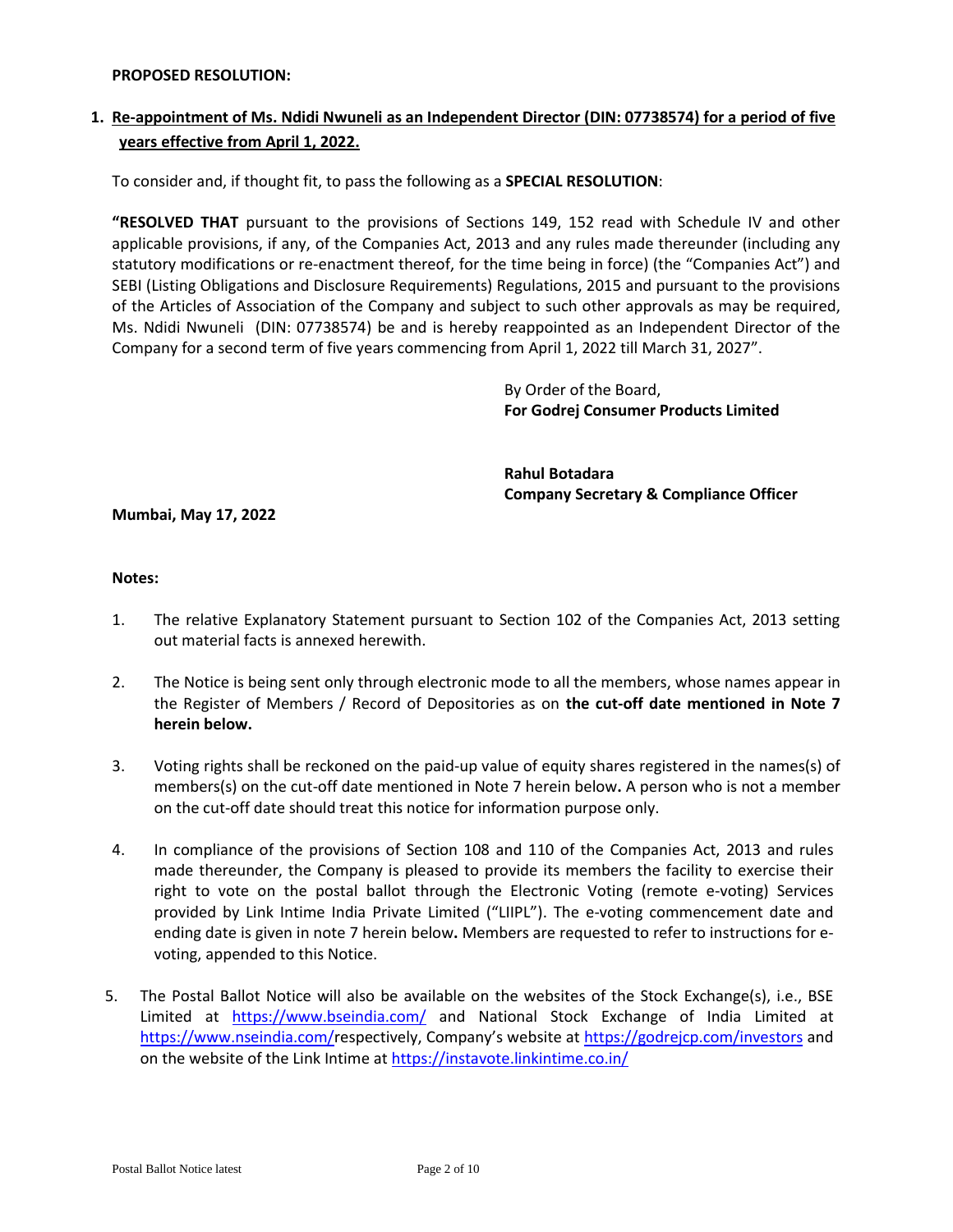6. In accordance with the MCA circulars, the postal ballot notice is being sent only by electronic mode to those members whose names appear on the Register of Members with the company /list of beneficial owners received from Depositories, and whose email address is registered with the company/depositories as on the cut-off date mentioned in note 7 hereinbelow. Physical copies of the Postal Ballot Notice along with postal ballot forms and pre-paid business reply envelops are not being sent to members for this postal ballot. Resolution passed by the shareholders through postal ballot are deemed to have been passed as if they have been passed at a General Meeting of the shareholders.

## **7. E-voting schedule:**

.

The details are as under:

| Cut-off<br>date<br>reckoning<br>voting<br>rights for e-voting | for   Commencement<br>of I<br>e-voting<br>(Start date) | Close of e-voting<br>(End date)                | <b>Results</b><br>announcement date                         |
|---------------------------------------------------------------|--------------------------------------------------------|------------------------------------------------|-------------------------------------------------------------|
| <b>Friday, May 13, 2022</b>                                   | Friday,<br>May<br>20,<br>2022, 9.00 a.m. (IST)         | Saturday, June 18, On<br>2022, 5.00 p.m. (IST) | before<br>or<br>Tuesday, June, 21,<br>2022, 5.00 p.m. (IST) |

During this period, shareholders of the company, holding shares either in physical form or in dematerialized form, as on the cut-off date, may cast their vote electronically. The e-voting module shall be disabled after the close of e-voting. On the results announcement date indicated above, the results of entire e-voting along with Scrutinizer's report shall be placed on the Company's website [www.godrejcp.com](http://www.godrejcp.com/) besides being communicated to the Stock Exchanges.

## **Explanatory Statement pursuant to Section 102 of the Companies Act, 2013**

## **Resolution No. 1**

At the Annual General Meeting held on July 31, 2017, Ms. Ndidi Nwuneli was appointed as an Independent Director to hold office for a period of five years from April 1, 2017 to March 31, 2022 ("first term"). The Company requires an Independent Director to inter alia have skill sets such as ability to contribute to strategy and business, has industry and market expertise, people and talent understanding, knowledge of governance, finance and risks and providing diverse views to the Board. The Nomination and Remuneration Committee of the Board of Directors, believes Ms. Ndidi Nwuneli has the above attributes and skills. On the basis of the report of her performance evaluation and pursuant to the provisions of Section 149 of the Companies Act 2013 ("Act") read with the Companies (Appointment and Qualification of Directors) Rules, 2014. it has been recommended the reappointment Ms. Ndidi Nwuneli as an Independent Director for a second term of five years from April 1, 2022 to March 31, 2027.

After considering the recommendation of the Nomination and Remuneration Committee and on the basis of the background, experience and contributions made by her during her tenure, the Board of Directors is of the opinion that it would be beneficial for the Company to continue Ms. Ndidi Nwuneli as an Independent Director on the Board for a second term.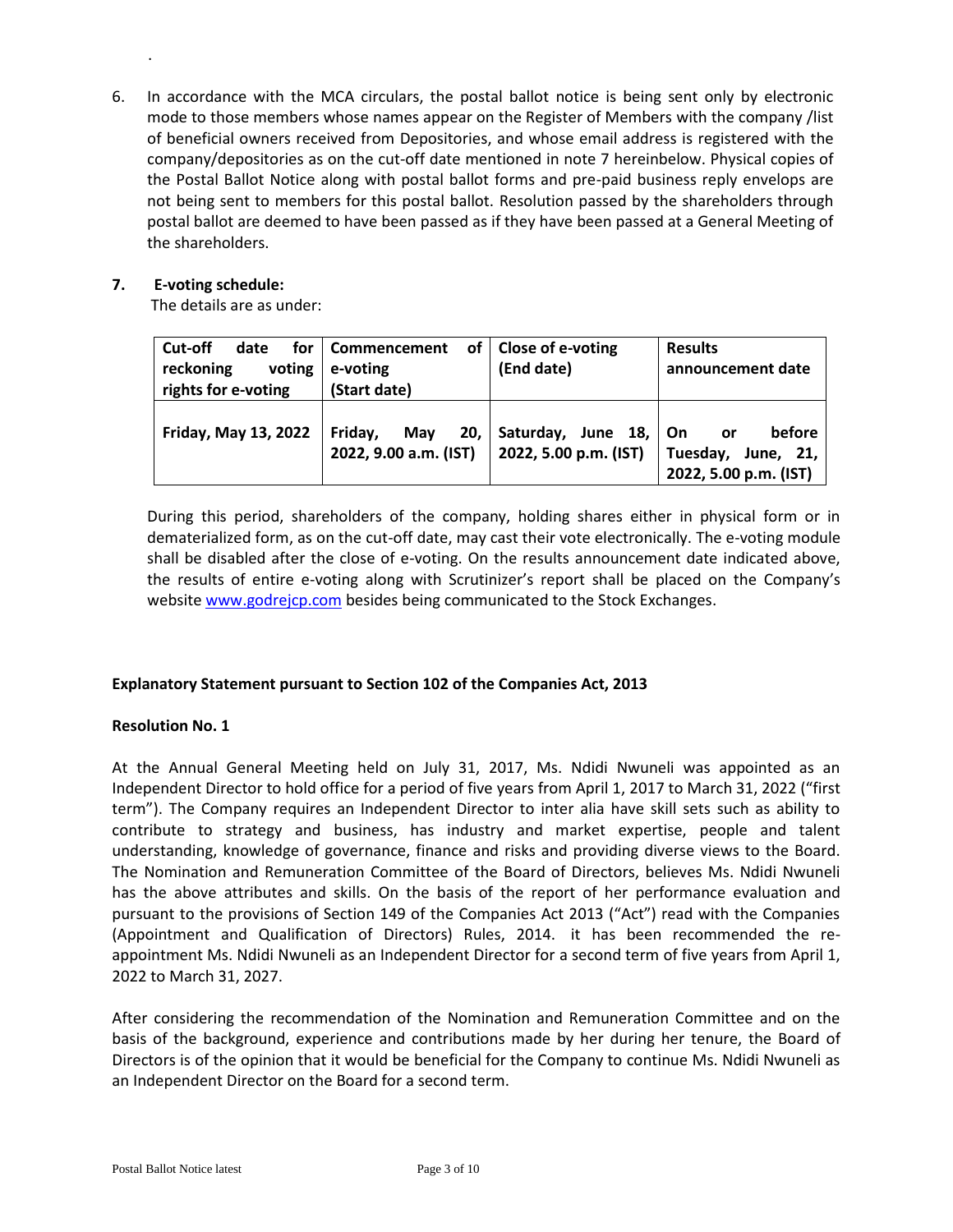The Company has received a notice in writing from a Member of the Company proposing her candidature for the office of Director of the Company. Ms. Ndidi has accorded her consent for the reappointment and has also given a declaration to the Board stating that she meets the criteria of independence as provided in Section 149(6) of the Act and Regulation 16 of the Listing Regulations. She also fulfils the conditions for re-appointment under the applicable provisions of Companies Act, 2013 and the SEBI listing regulations.

Accordingly, the Board of Directors recommends the resolution for approval of the shareholders.

None of the Directors except appointee herself, Key Managerial Personnel (KMP), or their relatives are, in any way, concerned with or interested, financially or otherwise, in the said resolution

## Her brief profile is as below:

*Ndidi Okonkwo Nwuneli has over 25 years of international development experience and is a recognized serial entrepreneur, author, public speaker, and consultant.* 

*Ndidi started her career as a management consultant with McKinsey & Company, working in Chicago, New York, and Johannesburg. She returned to Nigeria in 2000 to serve as the pioneer executive director of FATE Foundation, supporting young entrepreneurs to start and scale their businesses. In 2002, she established LEAP Africa to inspire, empower, and equip a new cadre of principled, disciplined, and dynamic young leaders in Africa.* 

*Ndidi is the co-founder and Executive Chair of Sahel Consulting Agriculture & Nutrition, which works across Africa shaping policies and implementing ecosystem solutions. As the co-founder of AACE Foods, which produces a range of packaged spices, seasonings, snacks and cereals for local and international markets, Ndidi has propelled the growth of a catalytic business. As the founder of Nourishing Africa, a digital funding, training and knowledge hub, she is supporting entrepreneurs in 37 African countries. Her latest start-up is Changing Narratives Africa committed to changing global mindsets about Africa by showcasing the Continent's contributions to the global food ecosystem through the pioneering work of her dynamic people, their innovations, and products.*

*Ndidi serves on the boards of the Rockefeller Foundation, the Global Alliance for Improved Nutrition (GAIN), AGRA, the Young Global Leaders of the World Economic Forum, Nigerian Breweries Plc. (Heineken), Fairfax Africa Holdings Canada, Royal DSM Sustainability Board, Netherlands, and the African Philanthropy Forum. She previously served on the Boards of Nestle Nigeria Plc., the World Vegetable Center, Businessday Newspapers and Cornerstone Insurance Plc.*

*Ndidi was recognized as a Young Global Leader and a Schwab Social Innovator by the World Economic Forum and received a National Honor from the Nigerian Government. She was recognized as one of the 20 Power African Women by Forbes, as one of the 100 Most Influential Africans by New African Magazine and received the 2021 Harvard Business School Alumni Achievement Awards, the highest honours given by the school. She is a TED Global and TED Women speaker.*

*Ndidi is the author of "Social Innovation in Africa: A Practical Guide for Scaling Impact," and "Food Entrepreneurs in Africa: Scaling Resilient Agriculture Businesses," both published by Routledge. She is also the author of "Working for God in the Marketplace."*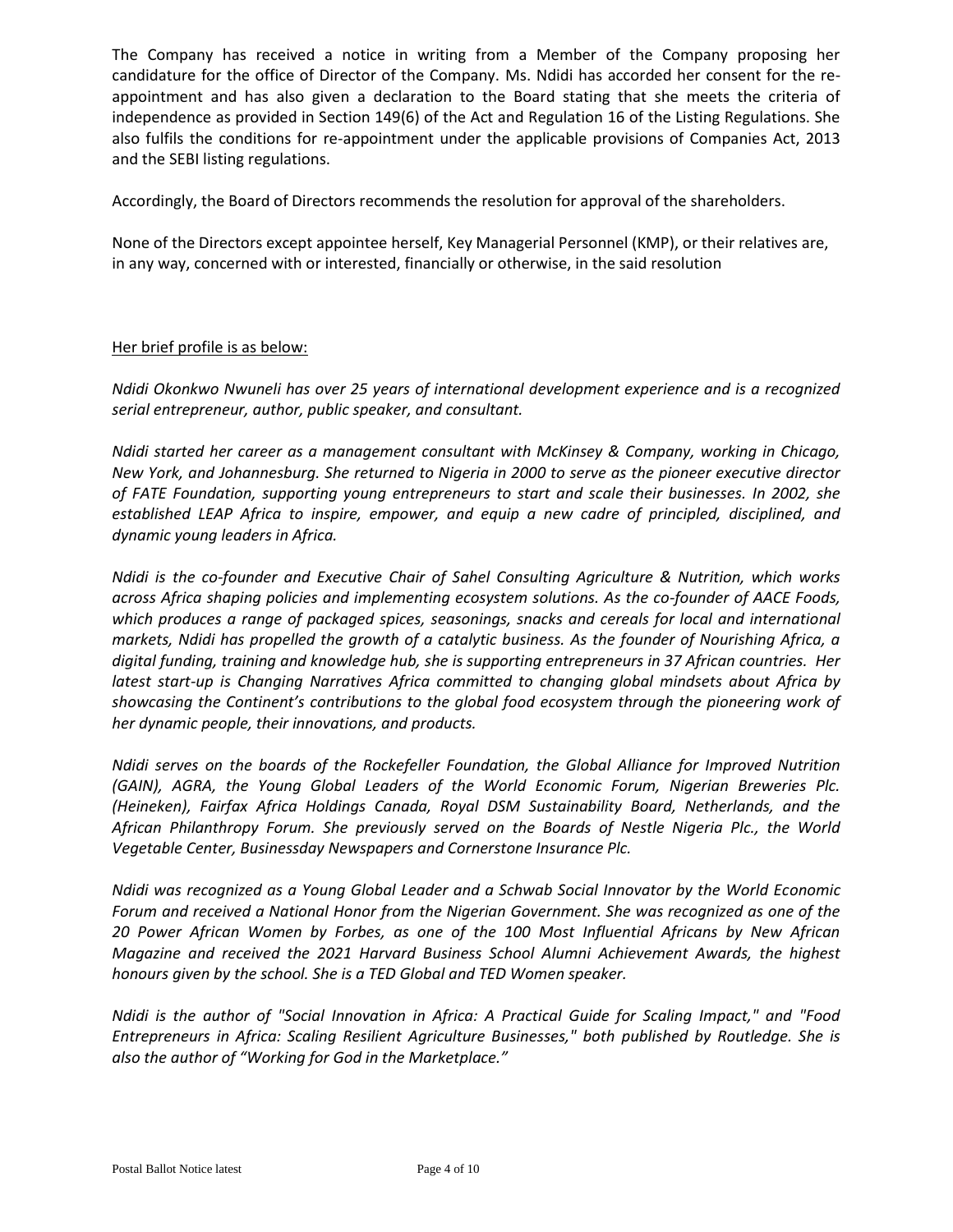*Ndidi holds an M.B.A. from Harvard Business School and an undergraduate degree with honours from the Wharton School of the University of Pennsylvania. She was a Senior Fellow at the Mossavar-Rahmani Center for Business & Government at the Harvard Kennedy School and an Aspen Institute New Voices Fellow. She is currently a visiting Scholar at Max Bell School of Public Policy at McGill University.*

> By Order of the Board, **For Godrej Consumer Products Limited**

**Rahul Botadara Company Secretary & Compliance Officer**

#### **Mumbai, May 17, 2022**

#### **Information pursuant to the Listing Regulations and Secretarial Standards with respect to appointment or reappointment of Directors:**

| <b>Name of Director</b>                                                            | <b>Ndidi Nwuneli</b>                                                                                                                                                                                                                                                                                                                                                                                                                                                                                                                                            |
|------------------------------------------------------------------------------------|-----------------------------------------------------------------------------------------------------------------------------------------------------------------------------------------------------------------------------------------------------------------------------------------------------------------------------------------------------------------------------------------------------------------------------------------------------------------------------------------------------------------------------------------------------------------|
| Category                                                                           | Independent Director                                                                                                                                                                                                                                                                                                                                                                                                                                                                                                                                            |
| <b>DIN</b>                                                                         | 07738574                                                                                                                                                                                                                                                                                                                                                                                                                                                                                                                                                        |
| Date of Birth and Age                                                              | March 22, 1975<br>46 years                                                                                                                                                                                                                                                                                                                                                                                                                                                                                                                                      |
| Qualification                                                                      | • MBA from Harvard Business School<br>• Undergraduate Degree with Honours in Multinational and Strategic Management from<br>the Wharton School of the University of Pennsylvania                                                                                                                                                                                                                                                                                                                                                                                |
| Nature of<br>Expertise/Experience                                                  | Please refer to the text of explanatory statement to the resolution.                                                                                                                                                                                                                                                                                                                                                                                                                                                                                            |
| <b>Brief Resume</b>                                                                | Please refer to the text of explanatory statement to the resolution.                                                                                                                                                                                                                                                                                                                                                                                                                                                                                            |
| First Appointment on the<br><b>Board</b>                                           | April 1, 2017                                                                                                                                                                                                                                                                                                                                                                                                                                                                                                                                                   |
| Terms & Conditions of<br>Appointment/re-appointment                                | Re-appointment as an Independent Director for five years.                                                                                                                                                                                                                                                                                                                                                                                                                                                                                                       |
| Last Drawn Remuneration<br>Details along with<br>remuneration sought to be<br>paid | As a Non-Executive Independent Director, she is entitled to sitting fees of ₹1,00,000 per<br>board meeting attended and ₹20,000 per Committee meeting attended. Additionally,<br>shareholders have authorized the Board to determine and pay Commission on Profits not<br>exceeding 1% of Net profits for any financial year for all Non-Executive Directors.<br>In the last financial year, as a Non-Executive Director, Ndidi was paid ₹7,00,000 as sitting<br>fees for attending meetings of the Board/Committee and ₹35,00,000 as Commission on<br>Profits. |
| No. of shares held in GCPL as                                                      | Nil                                                                                                                                                                                                                                                                                                                                                                                                                                                                                                                                                             |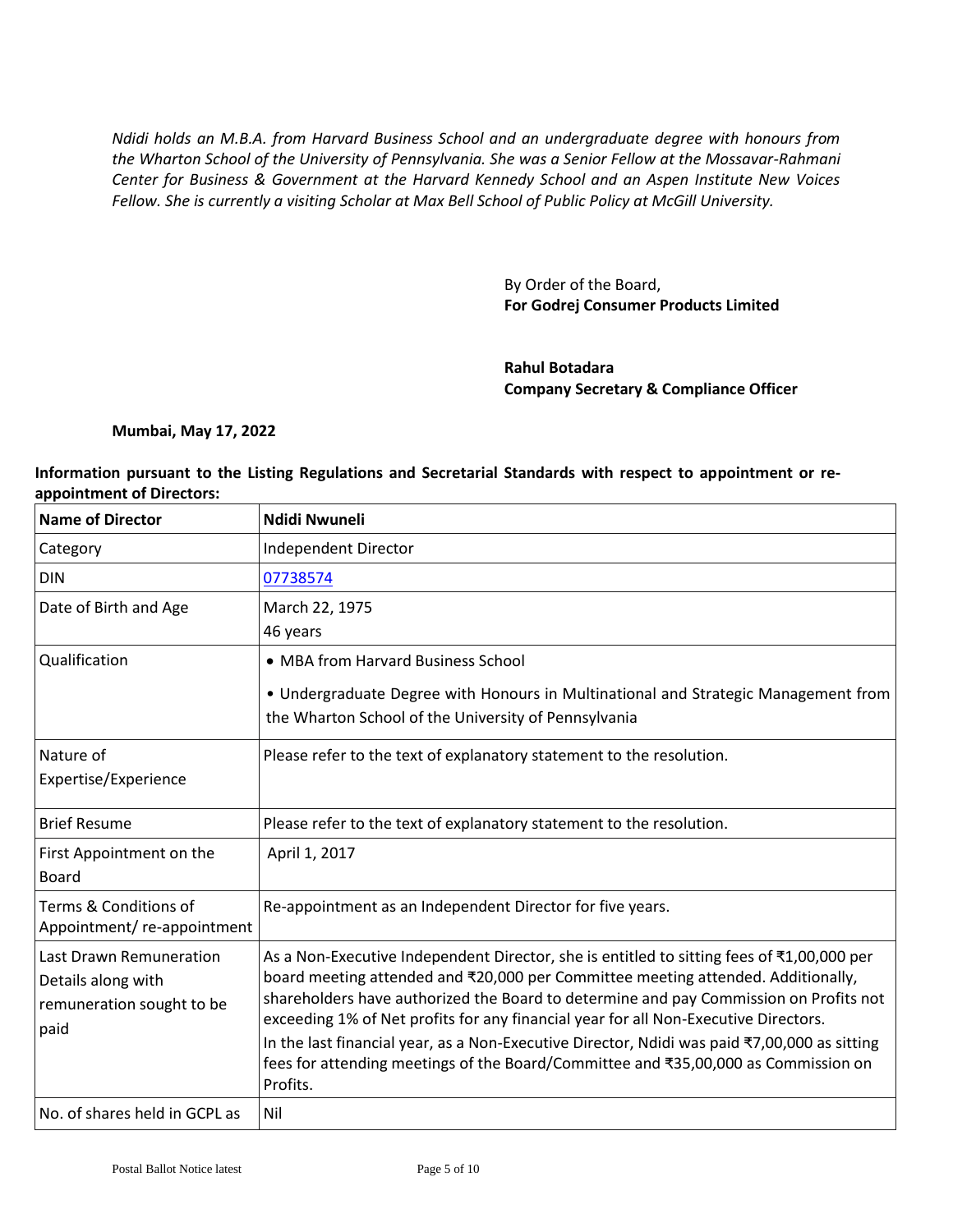| on the date of this notice.                                                 |                                                                                                                                                                                                                                                                                                                                                                                            |
|-----------------------------------------------------------------------------|--------------------------------------------------------------------------------------------------------------------------------------------------------------------------------------------------------------------------------------------------------------------------------------------------------------------------------------------------------------------------------------------|
| Relationship with other<br>Directors/ Manager/ KMP                          | Not related                                                                                                                                                                                                                                                                                                                                                                                |
| No. of Board meetings<br>attended out of 4 meetings<br>held during the year | $\overline{4}$                                                                                                                                                                                                                                                                                                                                                                             |
| Directorship details                                                        | <b>Listed Public Companies:</b><br>Godrej Consumer Products Ltd.                                                                                                                                                                                                                                                                                                                           |
|                                                                             | <b>Public Companies:</b><br>Nil                                                                                                                                                                                                                                                                                                                                                            |
|                                                                             | <b>Foreign Companies</b><br>Nigerian Breweries Plc<br>LEAP Africa Ltd/GTE<br>AACE Food Processing & Distribution Ltd<br>Sahel Consulting Agriculture & Nutrition<br><b>Rockefeller Foundation</b><br>Global Alliance for Improved Nutrition<br>Young Global Leaders of the World Economic Forum<br>Alliance for a Green Revolution for Africa (AGRA)<br><b>Section 8 Companies:</b><br>Nil |
|                                                                             | LLPs:<br>Nil<br>Names of listed entities from which Ndidi has resigned in the past three years:<br>Nil                                                                                                                                                                                                                                                                                     |
| <b>Committee Positions</b>                                                  | Member:<br><b>Audit Committee</b><br>Godrej Consumer Products Ltd.<br><b>Sustainability Committee</b><br>Godrej Consumer Products Ltd.                                                                                                                                                                                                                                                     |
|                                                                             | <b>Chairperson:</b><br>Nil                                                                                                                                                                                                                                                                                                                                                                 |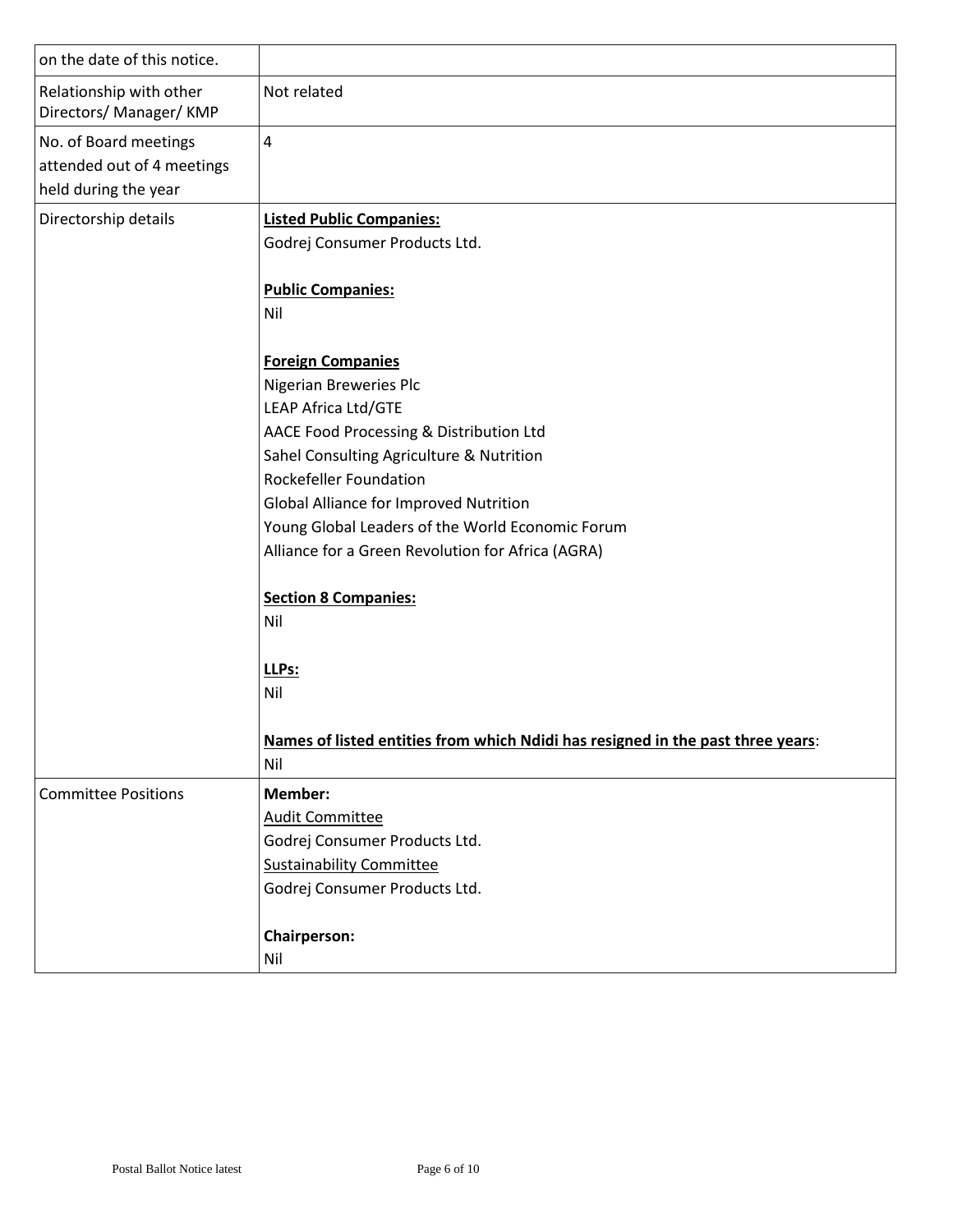## **8. Appendix- Remote e-Voting Instructions for shareholders:**

As per the SEBI circular dated December 9, 2020, individual shareholders holding securities in demat mode can register directly with the depository or will have the option of accessing various ESP portals directly from their demat accounts.

## **Login method for Individual shareholders holding securities in demat mode is given below:**

- I. Individual Shareholders holding securities in demat mode with NSDL:
	- a) Existing IDeAS user can visit the e-Services website of NSDL viz... [https://eservices.nsdl.com](https://eservices.nsdl.com/) either on a personal computer or on a mobile. On the e-Services home page click on the "Beneficial Owner" icon under "Login"" which is available under 'IDeAS' section, this will prompt you to enter your existing User ID and Password. After successful authentication, you will be able to see e-Voting services under Value added services. Click on "Access to e-Voting" under e-Voting services and you will be able to see e-Voting page. Click on company name or e-Voting service provider name i.e. LINKINTIME and you will be re-directed to "InstaVote" website for casting your vote during the remote e-Voting period.
	- b) If you are not registered for IDeAS e-Services, option to register is available at [https://eservices.nsdl.com](https://eservices.nsdl.com/) Select "Register Online for IDeAS Portal" or click at <https://eservices.nsdl.com/SecureWeb/IdeasDirectReg.jsp>
	- c) Visit the e-Voting website of NSDL. Open web browser by typing the following URL: [https://eservices.nsdl.com](https://eservices.nsdl.com/) either on a personal computer or on a mobile. Once the home page of e-Voting system is launched, click on the icon "Login" which is available under 'Shareholder/Member' section. A new screen will open. You will have to enter your User ID (i.e. your sixteen-digit demat account number hold with NSDL), Password/OTP and a Verification Code as shown on the screen. After successful authentication, you will be redirected to NSDL Depository site wherein you can see e-Voting page. Click on company name or e-Voting service provider name i.e. LINKINTIME and you will be redirected to "InstaVote" website for casting your vote during the remote e-Voting period.
- II. Individual Shareholders holding securities in demat mode with CDSL:
	- a) Existing users who have opted for Easi / Easiest, can login through their user id and password. Option will be made available to reach e-Voting page without any further authentication. The URL for users to login to Easi / Easiest are <https://web.cdslindia.com/myeasi/home/login> or [www.cdslindia.com](https://www.cdslindia.com/) and click on New System Myeasi.
	- b) After successful login of Easi/Easiest the user will be able to see the E Voting Menu. The Menu will have links of e-Voting service provider i.e. LINKINTIME. Click on LINKINTIME and you will be redirected to "InstaVote" website for casting your vote during the remote e-Voting period.
	- c) If the user is not registered for Easi/Easiest, option to register is available at [https://web.cdslindia.com/myeasi/Registration/EasiRegistration.](https://web.cdslindia.com/myeasi/Registration/EasiRegistration)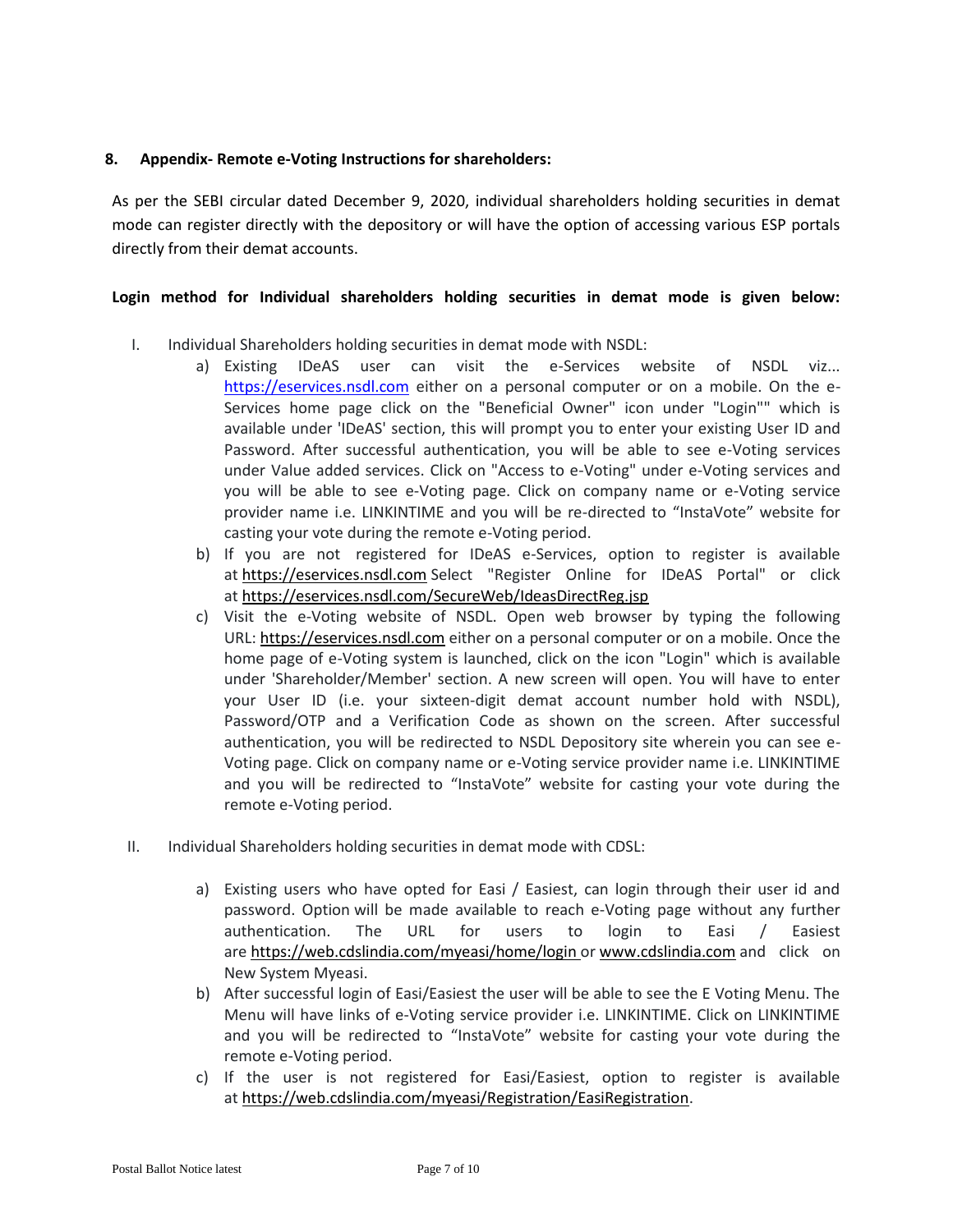- d) Alternatively, the user can directly access e-Voting page by providing demat account number and PAN No. from a link in [www.cdslindia.com](https://www.cdslindia.com/) home page. The system will authenticate the user by sending OTP on registered Mobile & Email as recorded in the demat Account. After successful authentication, user will be provided links for the respective ESP i.e. LINKINTIME. Click on LINKINTIME and you will be redirected to "InstaVote" website for casting your vote during the remote e-Voting period.
- III. Individual Shareholders (holding securities in demat mode) login through their depository participants:

You can also login using the login credentials of your demat account through your Depository Participant registered with NSDL/CDSL for e-Voting facility. Upon logging in, you will be able to see e-Voting option. Click on e-Voting option, you will be redirected to NSDL/CDSL Depository site after successful authentication, wherein you can see e-Voting feature. Click on company name or e-Voting service provider name i.e. LINKINTIME and you will be redirected to "InstaVote" website for casting your vote during the remote e-Voting period.

## **Login method for Individual shareholders holding securities in physical form is given below:**

Individual Shareholders of the company, holding shares in physical form as on the cut-off date for evoting may register for e-Voting facility of Link Intime as under:

- a) Open the internet browser and launch the URL: [https://instavote.linkintime.co.in](https://instavote.linkintime.co.in/)
- b) Click on **"Sign Up"** under **'SHARE HOLDER'** tab and register with your following details: -

**A. User ID:** Shareholders holding shares in **physical form shall provide** Event No + Folio Number registered with the Company.

**B. PAN:** Enter your 10-digit Permanent Account Number (PAN) (Shareholders who have not updated their PAN with the Depository Participant (DP)/ Company shall use the sequence number provided to you, if applicable.

**C. DOB/DOI:** Enter the Date of Birth (DOB) / Date of Incorporation (DOI) (As recorded with your DP / Company - in DD/MM/YYYY format)

**D. Bank Account Number:** Enter your Bank Account Number (last four digits), as recorded with your DP/Company.

*\*Shareholders/ members holding shares in physical form but have not recorded 'C' and 'D', shall provide their Folio number in 'D' above*

▶ Set the password of your choice (The password should contain minimum 8 characters, at least one special Character (@!#\$&\*), at least one numeral, at least one alphabet and at least one capital letter).

- ▶ Click "confirm" (Your password is now generated).
- c) Click on 'Login' under **'SHARE HOLDER'** tab.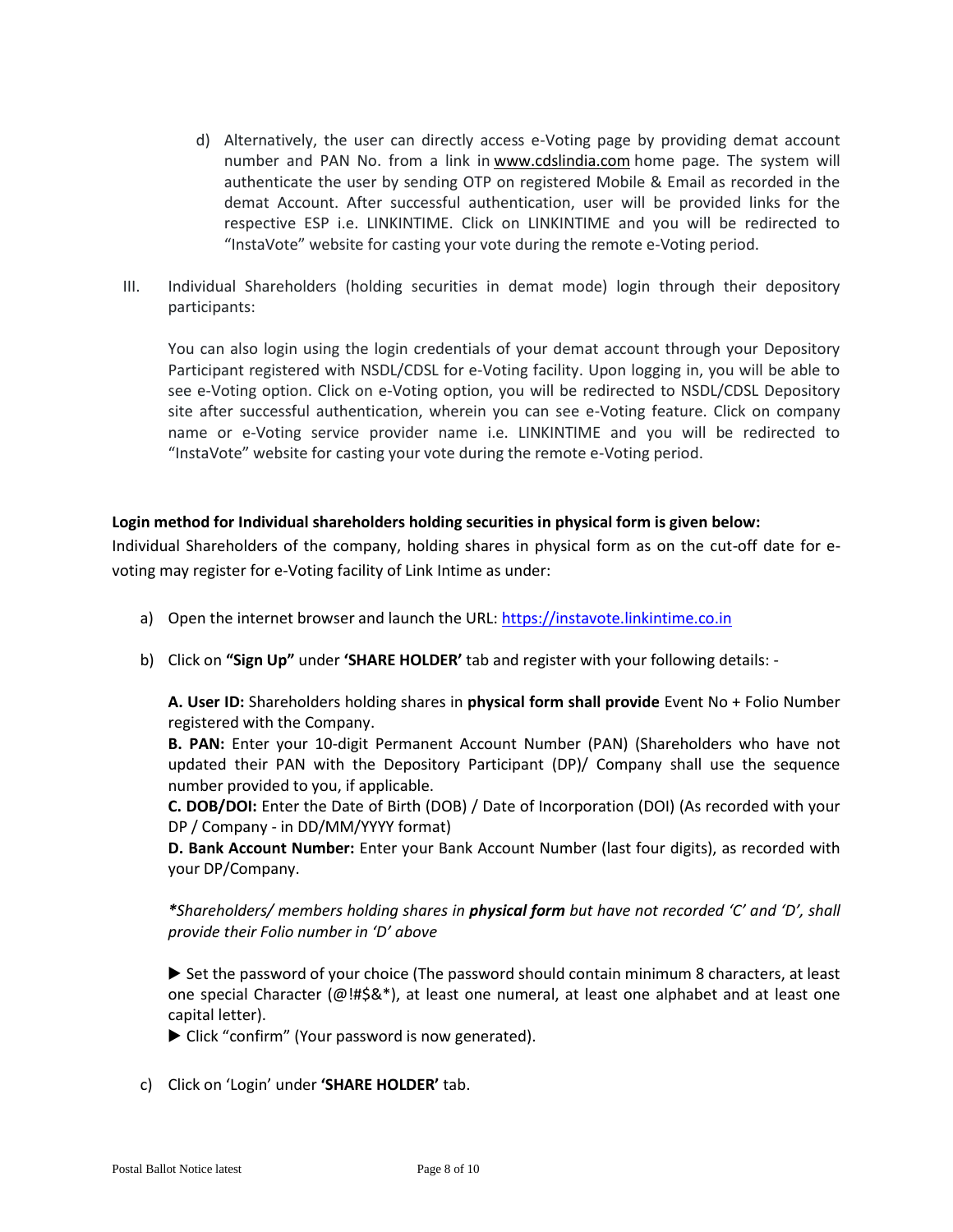d) Enter your User ID, Password and Image Verification (CAPTCHA) Code and click on **'Submit'.** 

#### **Cast your vote electronically:**

- a) After successful login, you will be able to see the notification for e-voting. Select **'View'** icon**.**
- b) E-voting page will appear.
- c) Refer the Resolution description and cast your vote by selecting your desired option **'Favour / Against'** (If you wish to view the entire Resolution details, click on the **'View Resolution'** file link).
- d) After selecting the desired option i.e. Favour / Against, click on **'Submit'.** A confirmation box will be displayed. If you wish to confirm your vote, click on **'Yes',** else to change your vote, click on 'No' and accordingly modify your vote.

#### **Guidelines for Institutional shareholders:**

Institutional shareholders (i.e. other than Individuals, HUF, NRI etc.) and Custodians are required to log on the e-voting system of LIIPL at [https://instavote.linkintime.co.in](https://instavote.linkintime.co.in/) and register themselves as **'Custodian / Mutual Fund / Corporate Body'**. They are also required to upload a scanned certified true copy of the board resolution /authority letter/power of attorney etc. together with attested specimen signature of the duly authorised representative(s) in PDF format in the **'Custodian / Mutual Fund / Corporate Body'** login for the Scrutinizer to verify the same.

#### **Helpdesk for Individual Shareholders holding securities in physical mode/ Institutional shareholders:**

Shareholders facing any technical issue in login may contact Link Intime INSTAVOTE helpdesk by sending a request at [enotices@linkintime.co.in](mailto:enotices@linkintime.co.in) or contact on: - Tel: 022 – 4918 6000.

#### **Helpdesk for Individual Shareholders holding securities in demat mode:**

Individual Shareholders holding securities in demat mode may contact the respective helpdesk for any technical issues related to login through Depository i.e. NSDL and CDSL.

| Login type              | <b>Helpdesk details</b>                                                  |
|-------------------------|--------------------------------------------------------------------------|
| Individual Shareholders | Members facing any technical issue in login can contact NSDL             |
| holding securities in   | helpdesk by sending a request at evoting@nsdl.co.in or call at toll free |
| demat mode with NSDL    | no.: 1800 1020 990 and 1800 22 44 30                                     |
| Individual Shareholders | Members facing any technical issue in login can contact CDSL helpdesk    |
| holding securities in   | by sending a request at helpdesk.evoting@cdslindia.com or contact at     |
| demat mode with CDSL    | 1800 22 55 33                                                            |

## **Individual Shareholders holding securities in Physical mode has forgotten the password:**

If an Individual Shareholders holding securities in Physical mode has forgotten the USER ID [Login ID] or Password or both then the shareholder can use the "Forgot Password" option available on the e-Voting website of Link Intime: [https://instavote.linkintime.co.in](https://instavote.linkintime.co.in/)